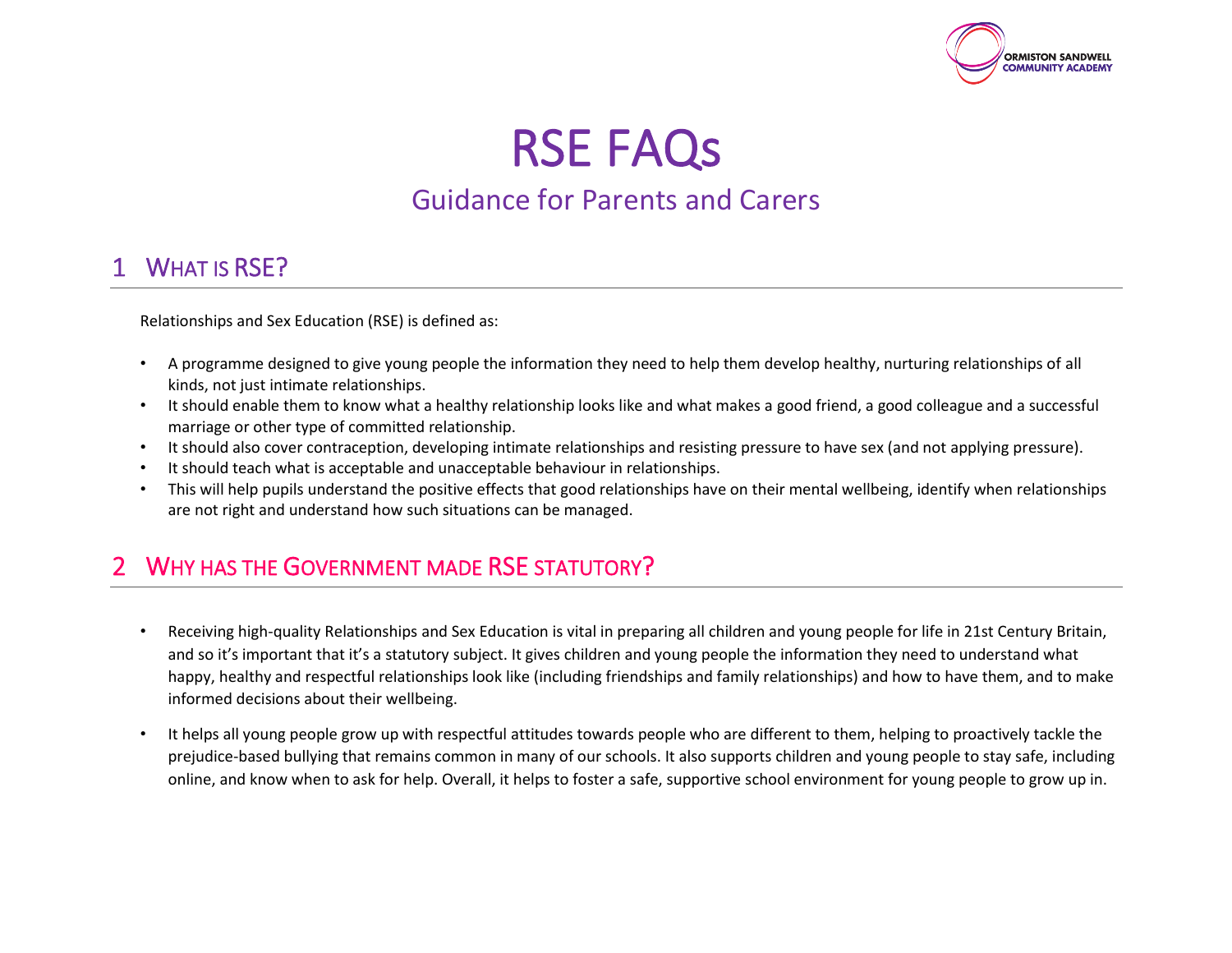

# 3 HOW DO THE CHANGES AFFECT MY CHILD AT OSCA?

- The changes in statutory requirements to RSE will have little change in your child's secondary education at OSCA as we have always provided a comprehensive RSE programme. Any new additions, will simply be an extension of the work we already do. For example, the purpose of defibrillators, will form an extension to the work already carried out regarding First Aid.
- Examples of topics covered in each year can be found below.

*Areas highlighted in yellow indicate new topics to be covered from Sept 2020 in accordance with the RSE & Health Education statutory content.*

| <b>Coverage of RSE &amp; Health Education</b>          |                                                                                                                                                                                             |                                                                                                                                                                                                                                                   |                                                                                                                                                                                                    |                                                                                                                                                                                                                                   |                                                                                                                                                                                                               |
|--------------------------------------------------------|---------------------------------------------------------------------------------------------------------------------------------------------------------------------------------------------|---------------------------------------------------------------------------------------------------------------------------------------------------------------------------------------------------------------------------------------------------|----------------------------------------------------------------------------------------------------------------------------------------------------------------------------------------------------|-----------------------------------------------------------------------------------------------------------------------------------------------------------------------------------------------------------------------------------|---------------------------------------------------------------------------------------------------------------------------------------------------------------------------------------------------------------|
|                                                        | <b>KS3 YEAR 1</b>                                                                                                                                                                           | <b>KS3 YEAR 2</b>                                                                                                                                                                                                                                 | <b>KS3 YEAR 3</b>                                                                                                                                                                                  | <b>KS4 YEAR 1</b>                                                                                                                                                                                                                 | <b>KS4 YEAR 2</b>                                                                                                                                                                                             |
| Students learn<br>Relationships<br>Education<br>about: | • Different types of family<br>units<br>• Marriage, civil partnerships<br>and other long term<br>relationships<br>. How to form positive<br>friendships                                     | • Peer pressure<br>• Domestic conflicts<br>• Grooming<br>• Anti-racism<br>• Homophobia<br>• LGBT+ Rights                                                                                                                                          | · Domestic violence<br>• Drugs and alcohol abuse                                                                                                                                                   | · Sexism & Gender inequality<br>• Revenge Porn<br>• Harassment & Stalking<br>• Parenting<br>• Forced and arranged marriages<br>• Same sex relationships<br>• Hate crime inc gender and trans<br>gender<br>• Gangs and Countylines | • Types of relationships<br>• Break ups<br>• Body shaming<br>· Identity and diversity<br>• Multiculturalism<br>• Overt and Covert racism<br>• Extremism<br>• Radicalisation<br>• Staying safe on and off line |
| about:<br>Education<br><b>Students</b><br>Šêx<br>learn | • Falling in love<br>• Safety online                                                                                                                                                        | • Sexting<br>• Pornography<br>• Body image<br>• Teen pregnancy<br>• Miscarriages<br>• Parenting                                                                                                                                                   | • Child Sexual Exploitation<br>• Puberty (BROOK)<br>• Consent (BROOK)                                                                                                                              | • Sex for the first time<br>• Condoms & contraception (BROOK)<br>• STI's (BROOK)                                                                                                                                                  | • Fertility<br>• Reproductive health<br>• Chem Sex<br>• Consent<br>$\bullet$ Rape                                                                                                                             |
| about:<br>Education<br>earn<br>Health<br>Students      | · Personal hygiene<br>• Dental hygiene<br>• Obesity<br>• Diabetes<br>• Smoke Free Lives (DECCA)<br>· Depression.<br>• Anger management<br>• Resilience<br>• Healthy Living<br>• Road safety | • Personal Safety<br>• First Aid inc. purpose of<br>defibrillators<br>• Smoking and vaping<br>• Drugs awareness<br>• Cancer awareness<br>• Mindfulness<br>• Emotional literacy<br>• Self-awareness<br>· Self confidence<br>• Independent learners | • Alcohol awareness<br>• Drugs and the law<br>• Responsible health<br>• Sleep health<br>• Eating disorders<br>• Body image<br>• Dealing with anxiety<br>• Dealing with stress<br>• Growth mindsets | • Binge Drinking<br>• Obesity<br>• Cancer awareness<br>• First Aid inc. CPR & refresher on<br>purpose of defibrillators<br>• Managing change                                                                                      | • Happiness and positivity<br>$\bullet$ Risk taking<br>• Self-harm<br>• Gambling and online gaming                                                                                                            |

Covered in science curriculum - the science relating to blood, organ and stem cell donation.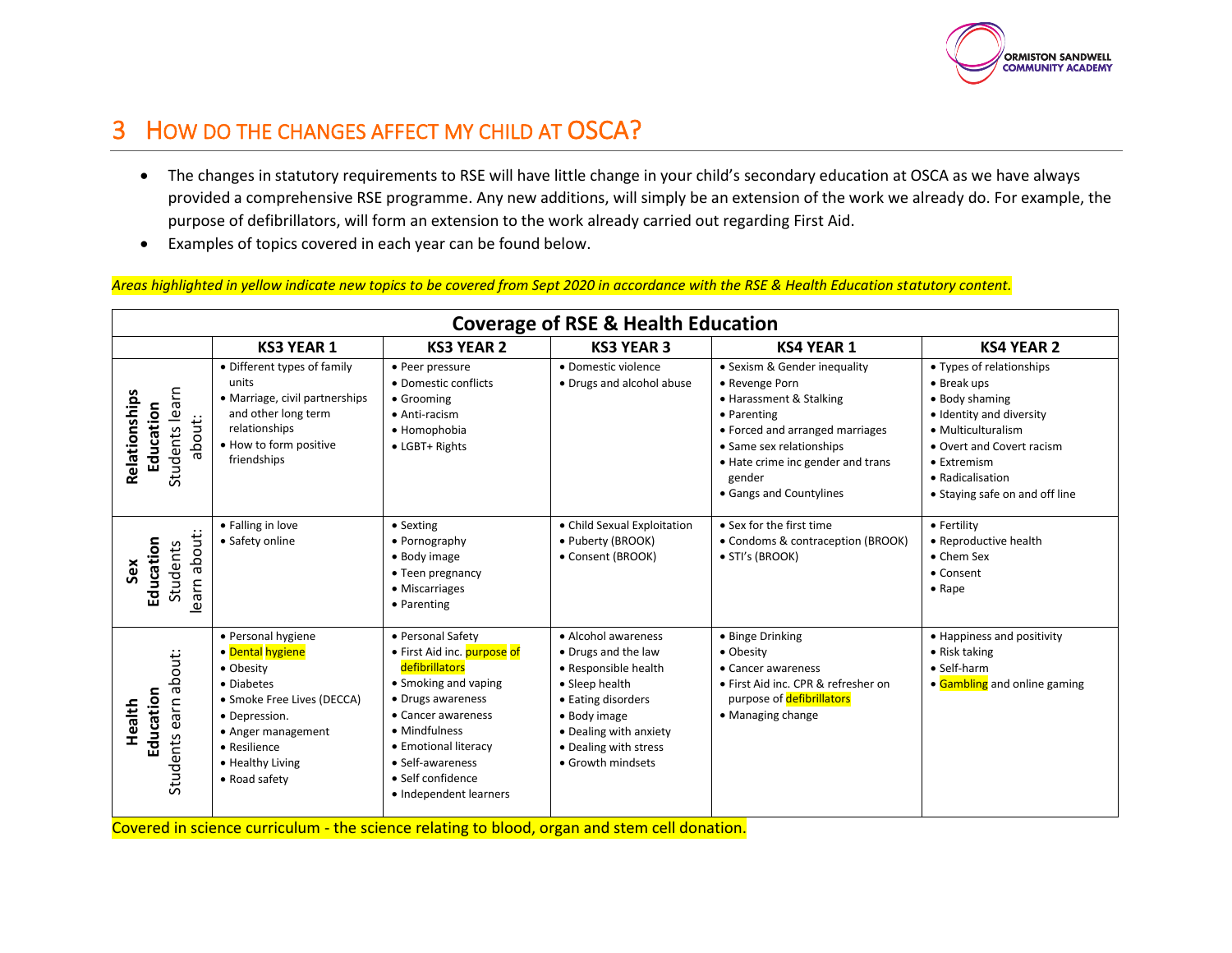

## 4 WHO TEACHES RSE TOPICS TO MY CHILD?

- Primarily, delivered by **Form Tutors** and taught through a vertical tutoring system split between KS3 and KS4. This allows for a bespoke teaching and learning environment where students can access age appropriate learning material and teaching from experienced staff.
- Tutor training is given prior to the delivery of Sex and Relationship Education modules (Delivered by BROOK). Individual advice and support is also available.

# 5 WHEN IS RSE DELIVERED?

- RSE will continue to be delivered through Learning for Success (L4S) sessions, drop-down days (L4S Days), assemblies, and academy events. RSE is also delivered through other curriculum subjects, such as science, computing and physical education.
- Each session uses a variety of learning techniques which include videos, written tasks, class discussions and self-reflection.
- Resources have been created in collaboration with a number of approved sources: PSHE Association, BROOK and DECCA, to name but a few. This ensures that students receive a balanced and age appropriate curriculum which provides the most up-to-date accurate information and guidance.
- In addition to this, consideration of content from different religious and non-religious perspectives have been taken into account to ensure a balanced point of view and a clear emphasis on respect and tolerance for all.
- Example L4S session is available on the Academy website PSHE tab.

#### WHY ARE YOU TEACHING ABOUT THE LGBT+ COMMUNITY?

- It helps schools to meet their legal duties towards LGBT people, alongside people with other protected characteristics, including: age, disability, gender reassignment, marriage and civil partnership, pregnancy and maternity, race, religion or belief, sex, sexual orientation.
- Teaching about the LGBT+ community helps make sure that children with same-sex parents feel included in this teaching, and see their families reflected in what they learn.
- By building understanding for people from all different backgrounds including LGBT+ people, people of different faiths, people with different ethnicities and more – schools can support all pupils to respect people who are different to them, helping to tackle the prejudice-based bullying.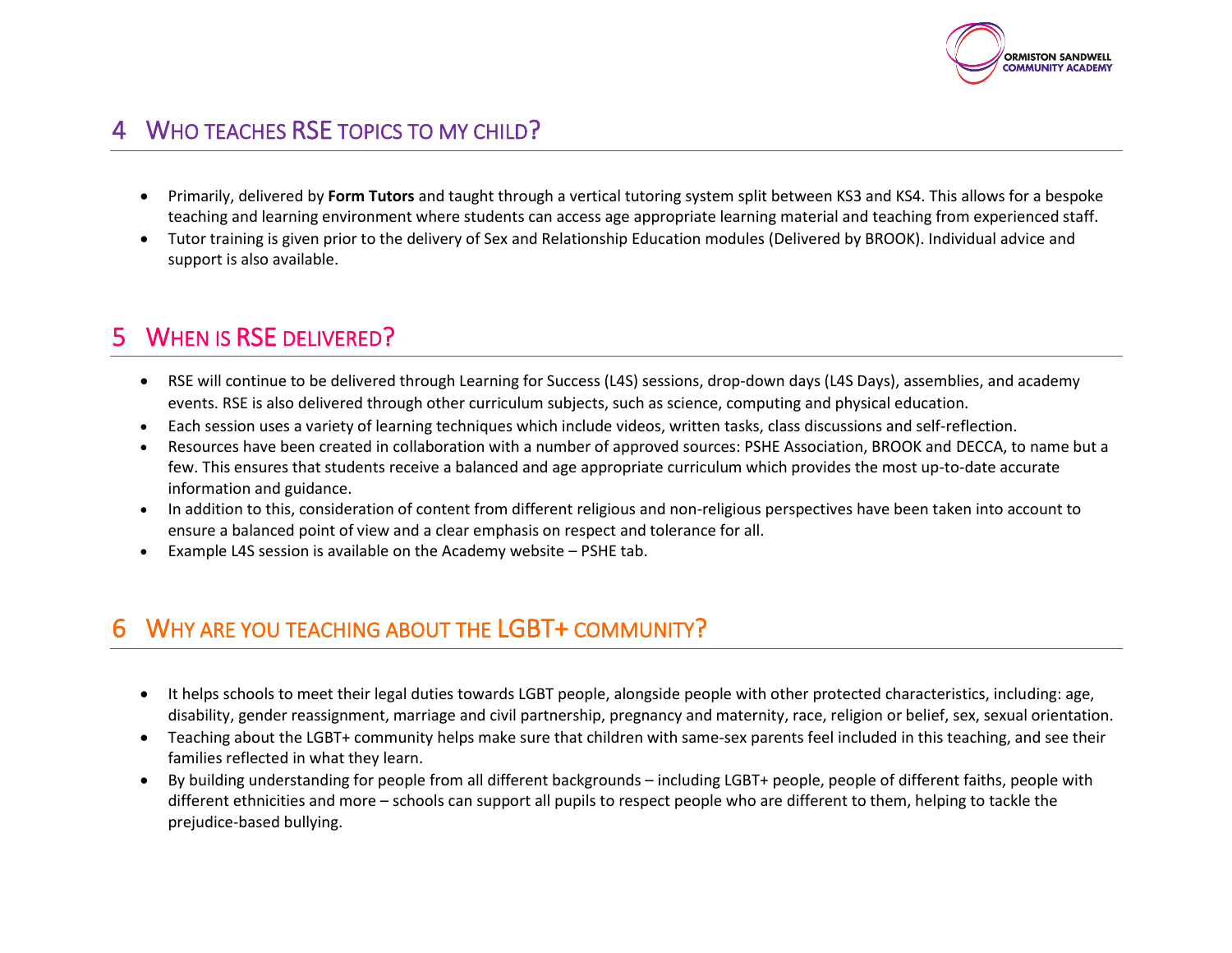

## DOES RSE PROMOTE LGBT+ RELATIONSHIPS?

- No, RSE does not 'promote' LGBT+, it educates students on the fact that there are different types of committed, stable relationships.
- Students are taught about the society in which they are growing up. These subjects are designed to foster respect for others and for difference, and educate pupils about healthy relationships.
- RSE meets the needs of all students, whatever their developing sexuality or identity this includes age-appropriate teaching about different types of relationships in the context of the law.

#### 8 DOES RSE PROMOTE THE USE OF CONTRACEPTION?

- No, RSE does not 'promote' the use of contraception, it educates students to make safe and informed choices.
- The new statutory guidance for RSE requires teaching about the full range of contraceptive choices and facts about pregnancy. We also have to ensure that we teach about contraception's role within relationships, and where students can access free contraception.
- The RSE curriculum aims to equip students with the language and tools to be clear about personal boundaries, as well as understand appropriate and inappropriate behaviour, be able to resist pressure assertively, make safe choices, and know who to talk to and how to ask for help when necessary.
- Good quality, age and developmentally appropriate advice and guidance about contraception is known to reduce unwanted pregnancies and reduce the spread of sexually transmitted infections (STIs).
- Young people who have had good RSE are more likely to delay having sex for the first time. And, when they do have sex, they are more likely to use condoms and contraception.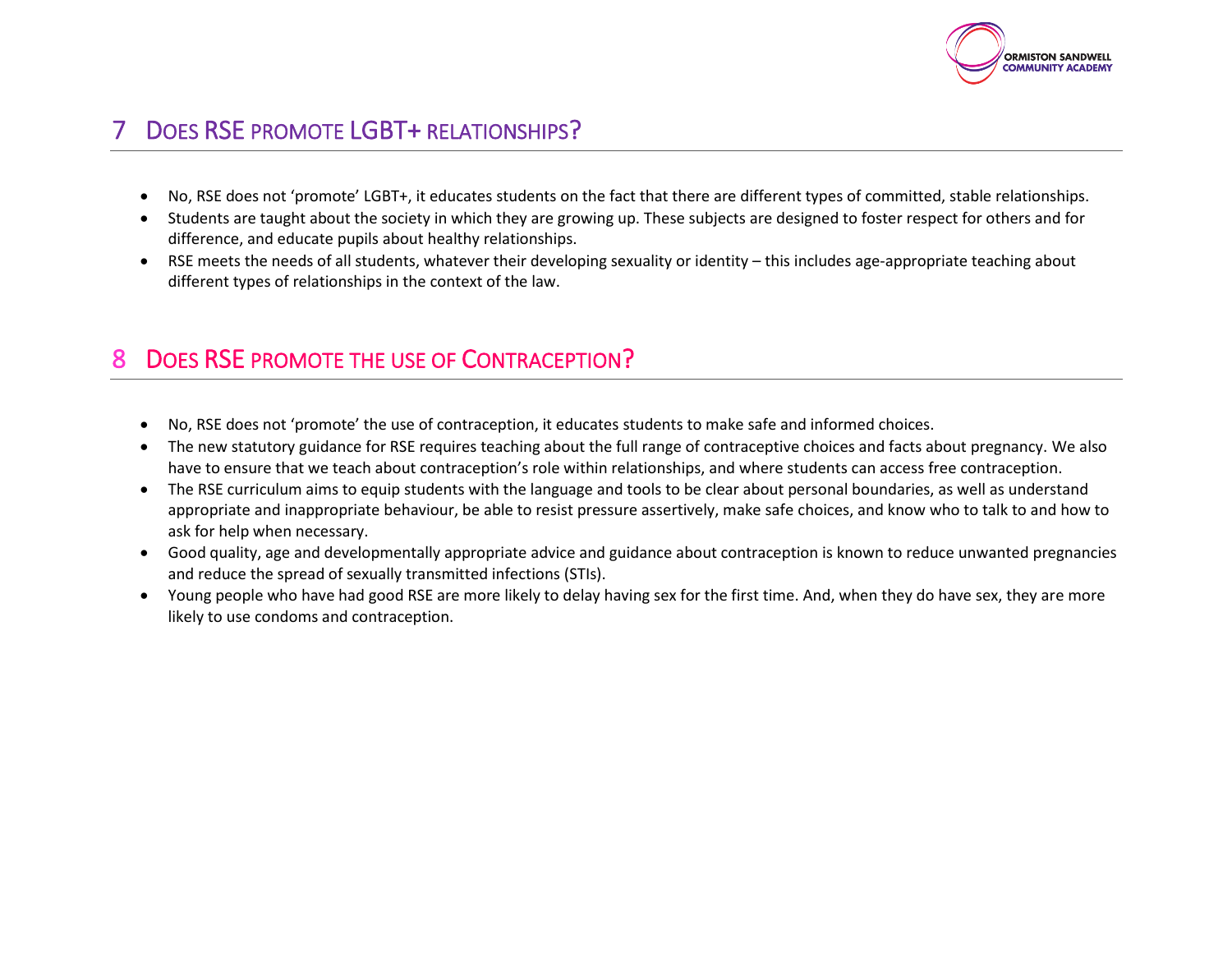

# 9 DOES RSE PROMOTE SEX BEFORE MARRIAGE?

- No, RSE does not 'promote' sex before marriage, it educates students about safe and healthy relationships.
- The RSE curriculum highlights why marriage is an important relationship choice for many couples and that young people have a choice to delay sex or to enjoy intimacy without sex.
- Students are taught that all aspects of their health can be affected by choices they make in relationships, positively or negatively, e.g. physical, emotional, mental, sexual and reproductive health and wellbeing.

#### 10 DOES RSE REPRESENT MY RELIGIOUS PERSPECTIVE/VIEWS?

- The RSE curriculum has been designed with consideration from different religious and non-religious perspectives to ensure a balanced point of view is presented with a clear emphasis on respect and tolerance for all.
- The RSE curriculum teaches how stereotypes, in particular stereotypes based on sex, gender, race, religion, sexual orientation or disability, can cause damage (e.g. how they might encourage prejudice).
- In addition, students are taught that within our Academy and in wider society they can expect to be treated with respect by others, and that in turn they should show due respect to others, including people in positions of authority and due tolerance of other people's beliefs.

#### 11 CAN PARENTS WITHDRAW THEIR CHILDREN FROM RSE?

- Parents will not be able to withdraw their child from Relationships education in primary school or secondary school.
- At secondary school level parents will be able to withdraw their child from Sex education (other than the Sex education which sits in the National Curriculum as part of science in maintained schools).
- However, a child will also have a right to opt into sex education from their 15th birthday (specifically three academic terms before they turn 16)
- See the academy RSE Policy, on the academy website, to find out about our process regarding your 'Right to withdraw from RSE'.